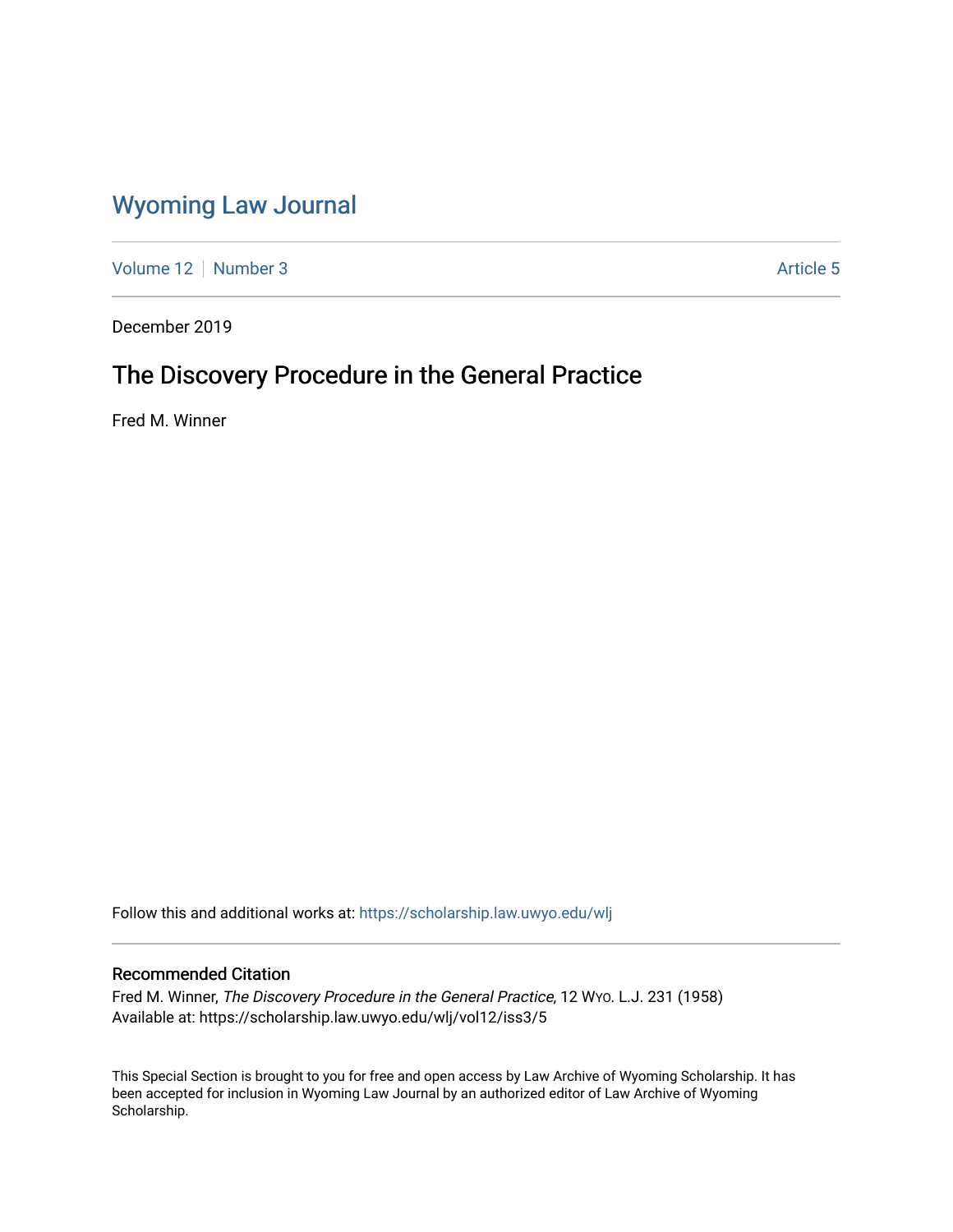## **FRED** M. **WINNER\***

The Federal Rules were adopted in 1938, and three years later, Colorado followed suit. Accordingly, to a Colorado lawyer today, the difference between a special and a general demurrer is as mysterious as the difference between trespass de bonis asportatis and trespass per quod servitium amisit. Yet, when we first adopted our rules, the cries of anguish voiced **by** the experienced practitioners were something to hear, and predictions of the dire consequences which would inevitably result from this "damned notice pleading" were rife.

Moreover, we were all warned that the "discovery procedure" was simply the end result of a conspiracy of the very rich, and the client of moderate means could not afford to avail himself of the luxury of competing in this diamond studded arena of "discovery." However, despite these glum predictions and warnings, we have found that the rules work, and it would be a sad day for us if we were forced to return to practice under a code. And we have found that "discovery" is pretty much like liquor, you can go first class and spend a lot of money, but the impecunious can spend just a little money and accomplish the same result.

Before discussing the separate discovery procedures available under the rules, it is essential to mention the basic concept connecting "notice pleading" with "discovery." The codes were designed to formulate the exact issues of the case within the framework of the formal pleadings; but the rules intend only that the pleadings give reasonable notice of the nature of the claim, and that the true issues be made through the discovery procedure. This purpose was emphasized **by** the supreme court in *Hickman v. Taylor:*

The pretrial deposition-discovery mechanism established by Rules 26 to 37 is-one of the most significant innovations of the Federal Rules of Civil Procedure. Under the prior federal practice, the pre-trial functions of notice-giving, issue-formulation and factrevelation were performed primarily and inadequately by the pleadings. Inquiry into the issues and the facts before trial was narrowly confined and was often cumbersome in method. The new rules, however, restrict the pleadings to the task of general notice-giving and invest the deposition-discovery process with a vital role in the preparation for trial. The various instruments of discovery now serve **(1)** as a device, along with the pre-trial hearing under Rule 16, to narrow and clarify the basic issues between the parties, and (2) as a device for ascertaining the facts, or information as to the existence or whereabouts of facts, relative to those issues. Thus civil trials in the federal courts no longer need be carried on in the dark. The way is now clear, consistent with recognized privileges, for the parties to obtain the fullest possible knowledge of the issues and facts before trial.

<sup>\*</sup>A.B., LL.B., University of Colorado. Mr. Winner is a senior partner in the law

firm of Winner and Berge, Denver, Colorado.<br>1. 329 U.S. 495, 500, 67 S.Ct. 385, 388 91 L.Ed. 451, 457 (1947). This is the landmark<br>case on discovery under the federal rules, and it is a case with which every lawyer<br>practic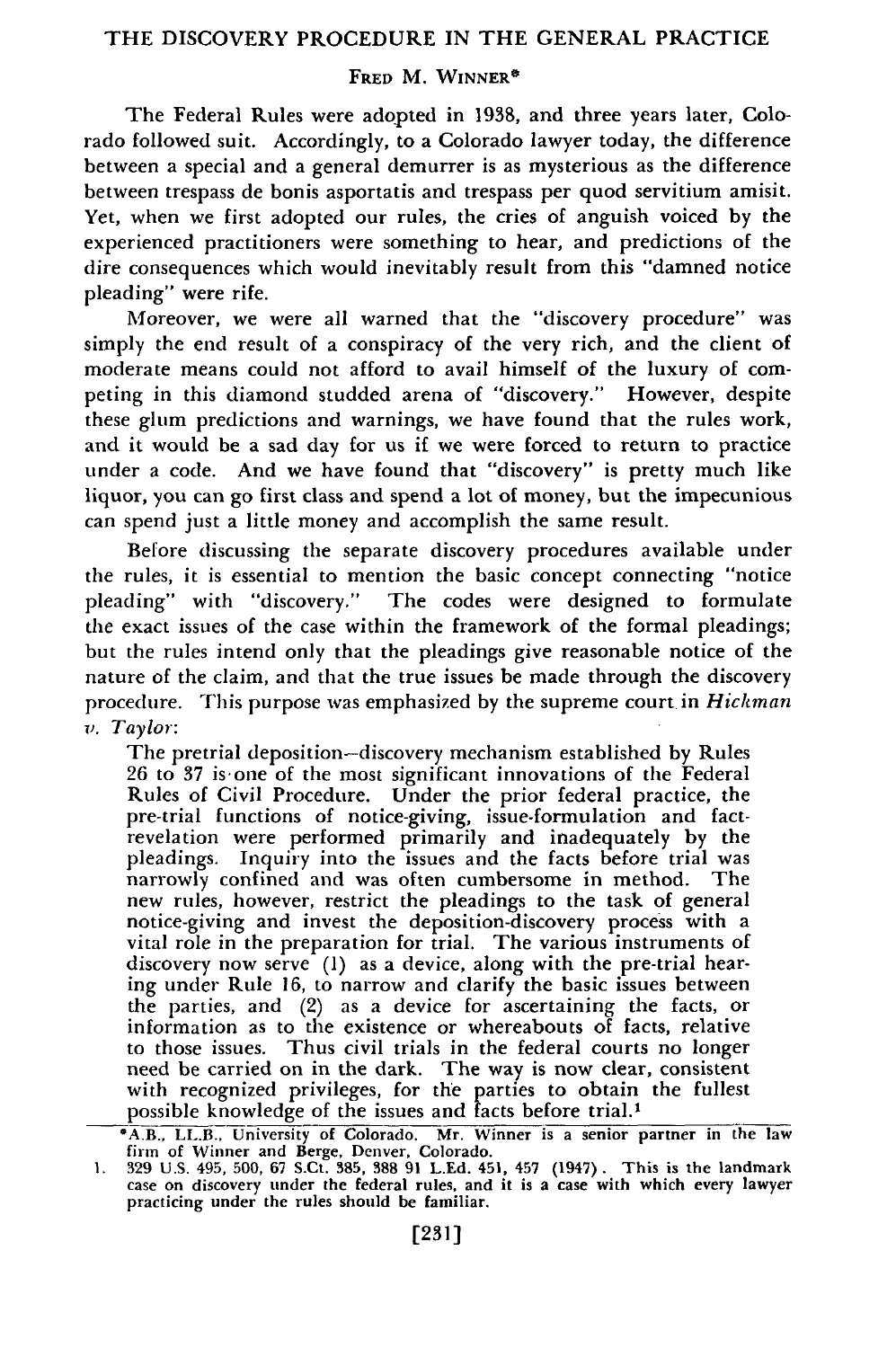Bearing in mind, then, that the discovery procedures are intended "to narrow and clarify the basic issues between the parties," and that trials conducted under the rules "no longer need be carried on in the dark," it should come as no surprise that the sole test as to the scope of inquiry under the discovery process is the test of *relevancy.* The rule itself (Rule 26 (b)) permits examination into "any matter, not privileged, which is relevant to the subject matter involved in the pending action"; and the word "relevant" has been generally interpreted to mean "germane" to the case.<sup>2</sup> If it be remembered that in discovery relevancy is the only applicable test, and that competency and materiality are totally disregarded, the liberality of the discovery procedure is readily understood. Typical of the many decisions adhering to this mandate of the rules is *Avon Linen Service v. Gratensteins:*

Examination under this latter rule (Rule 26 (b)) has been held to contemplate inquiry not only into matters admissible in evidence, but also to matters relevant to the subject matter involved in the pending action regardless of materiality or admissibility at trial. See Lewis v. United Air Lines Transport Corp., D.C. Conn., 27 F.Supp. 946; also Hickman v. Taylor, 329 U.S. 495, 67 S.Ct. 385, 91 L.Ed. 451; Engl v. Aetna Life Ins. Co., 2 Cir., 139 F.2d 469; also see 4 Moore's Federal Practice, **pp. 1070-1071.3**

Prior to the rules, no blacker charge could be made than that a party was conducting a "fishing expedition," and the supreme court denounced "fishing expeditions" as "contrary to first principles of justice."<sup>4</sup> But, with the adoption of the rules, the supreme court viewed the charge of "fishing expedition" in an entirely different light. It now says:

No longer can the time-honored cry of "fishing expedition" serve to preclude a party from inquiring into the facts underlying his opponent's case. Mutual knowledge of all the relevant facts gathered **by** both parties is essential to proper litigation. To that end, either party may compel the other to disgorge whatever facts he has in his possession.<sup>5</sup>

So, during the discovery procedure, objections grounded on competency or materiality are objections unknown to the law, and if the subject of the inquiry is germane to the case and is not privileged, the question must be answered. **[Of** course, all objections stemming from lack of materiality or competency retain their full stature at time of trial, and their abolition applies only to the discovery procedure.] In fact, the rule as amended (Rule **26 (b))** expressly provides:

It is not ground for objection that the testimony will be inadmissible at the trial if the testimony sought appears reasonably calculated to lead to the discovery of admissible evidence.

**<sup>2.</sup> Barron and Holtzhoff, Federal Practice and Procedure** §§ 642 and 648 **(1950)** ; **Rose v. Bourne, Inc,, 15 F.R.D. 362 (S.D.N.Y. 1953).**

**<sup>3. 16</sup> F.R.D. 469, 471 (D.Conn. 1953).**

**<sup>4.</sup> Federal Trade Commission v. American Tobacco Co., 264 U.S. 298, 44 S.Ct. 336, 68 L.Ed. 696 (1924).**

**<sup>5.</sup> Hickman v. Taylor, 329 U.S.** 495, **508, 67** S.Ct. **385, 392, 91 L.Ed.** 451, 461 (1947).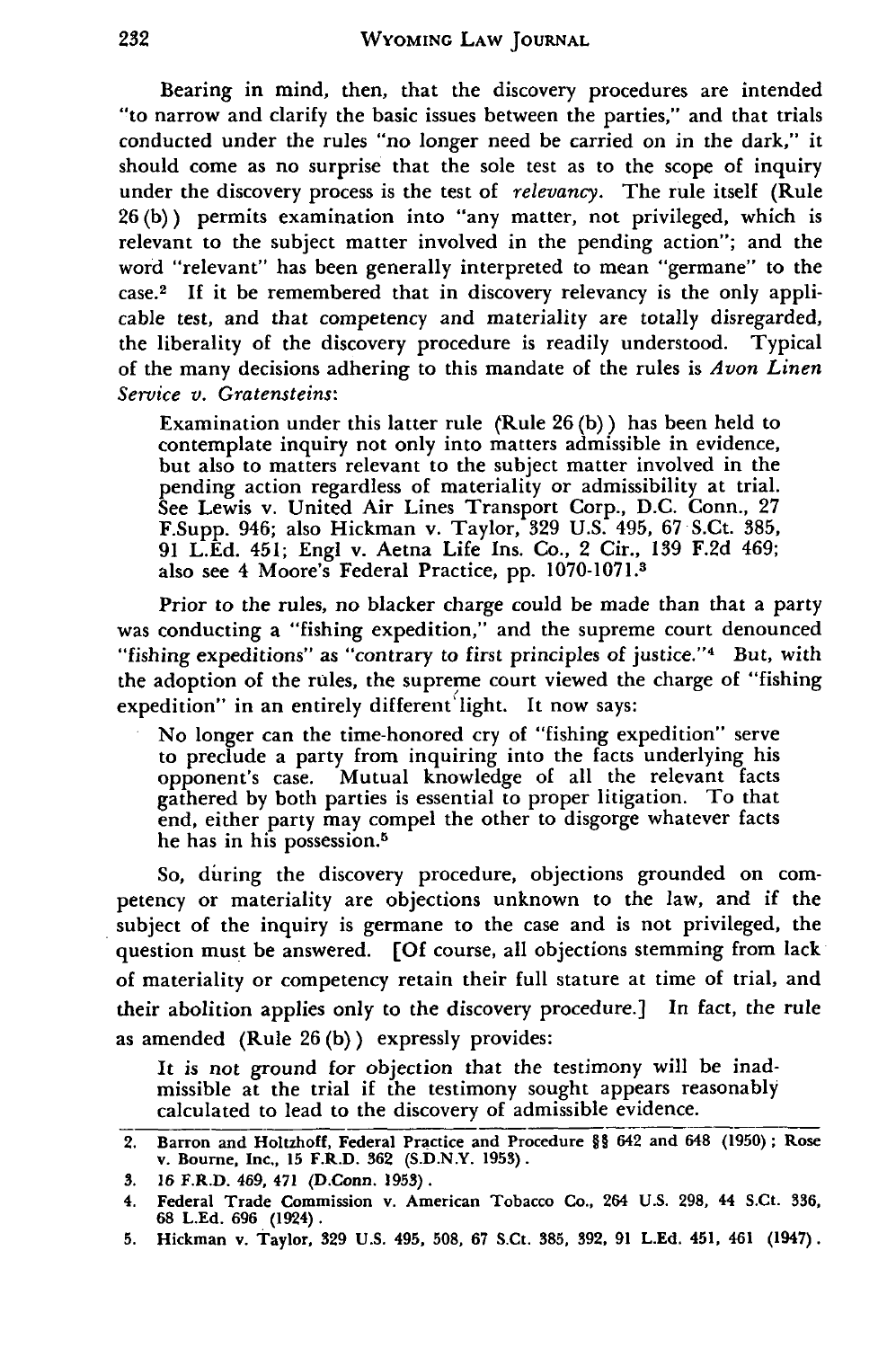And, although some of the discovery procedures are limited in their use to parties to the action while others are available against witnesses as well as parties; and although some discovery procedures may be used in the sole discretion of counsel, while others require a court order, all are governed by the same rule, Rule 26 (b), delineating the scope of discovery permitted. All apply the single test of relevant information not privileged, and the objection that the information would not be admissible in evidence because incompetent or immaterial does not lie.

With this preface, then, what are the discovery procedures? Excluding consideration of discovery at pre-trial conference, itself an effective means of discovery, but one not included in the discovery chapter of the rules, the six discovery processes are:

- **1.** Depositions on oral interrogatories (Rule 30).
- 2. Depositions on written interrogatories (Rule **31).**
- **3.** Interrogatories to the parties (Rule **33).**
- 4. Inspection and copying of documents and things (Rule 34).
- **5.** Physical and mental examinations (Rule **35).**
- 6. Requests for admissions (Rule 36).

Before discussing the several procedures separately, it may be well to compare their availability on capsule form. Perhaps this can most easily be done by outline:

- I. Discovery procedures available without court order.
	- **A.** Depositions on oral interrogatories.
		- **(1) If** taken within the first 20 days after suit is started, plaintiff must obtain a court order.
	- B. Depositions on written interrogatories.
		- (1) **If** taken within the first 20 days atfer suit is started, plaintiff must obtain a court order.
	- C. Interrogatories to the parties.
		- **(I) If** taken within the first 10 days after suit is started, plaintiff must obtain a court order.
	- D. Request for admissions.
		- **(1) If** taken within the first **10** days after suit is started, plaintiff must obtain a court order.
- II. Discovery procedures available only on court order.
	- A. Inspection of documents and things.
		- **(1)** Under the Wyoming rule (Rule 34 (b)) this is subject to an exception in the case of inspection of documents and things subject to discovery without a showing of necessity.
	- B. Physical and mental examinations.
- III. Discovery procedures available against either witnesses or parties.
	- A. Depositions on oral interrogatories.
	- B. Depositions on written interrogatories.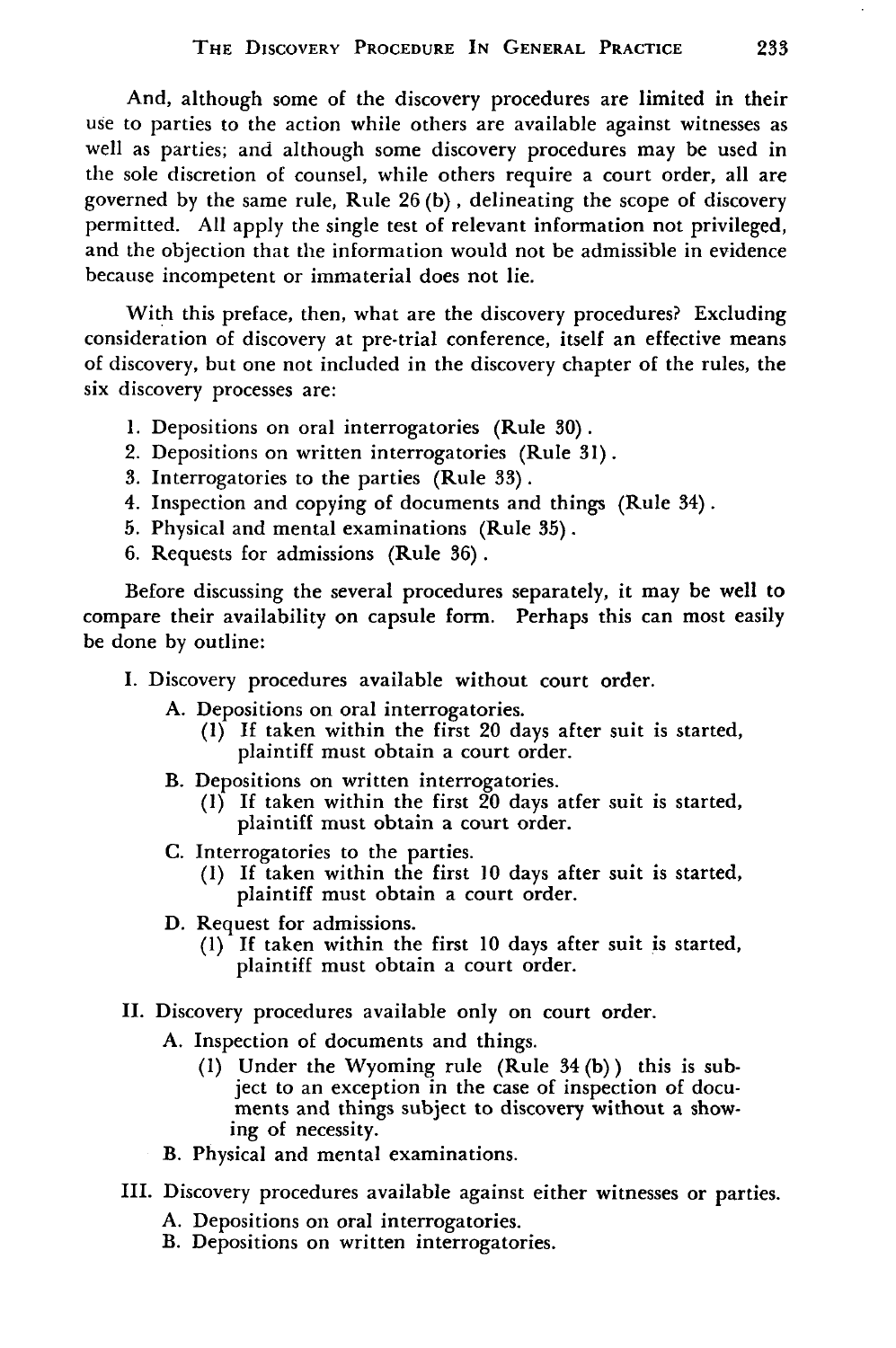- IV. Discovery procedures available only against parties and not against witnesses.
	- A. Interrogatories to the parties.
	- B. Inspection of documents and things.
	- C. Physical and mental examinations.
		- (1) Under the Wyoming Rule (Rule **35** (a)) agents of or persons under the control of a party may also be examined when their physical condition or blood relationship is in controversy.
	- **D. Request for** admissions.

Generalizing, we have found that depositions on oral interrogatories, inspection of documents and requests for admissions are the most flexible of the discovery procedures. In a proper case, of course, physical examinations are invaluable, and for formal matters, depositions on written interrogatories and interrogatories to the parties do a workmanlike **job,** and they have the sometimes controlling advantage of being inexpensive.

With these expressions of personal preference for and against certain of the discovery procedures, **I** pass now to the mechanics of using the tools of the trade under the ground rules laid down **by** the court decisions. Perhaps the logical place to start is to ask:

*1. How do you put the ball in play under the discovery rules?*

As we have noticed, depositions, interrogatories to the parties and requests for admissions usually require no court order. With the single exception incorporated in Rule **26** (a) to the effect that plaintiff can't take a deposition within the first 20 days after the action is commenced, a deposition can be taken at any time "upon reasonable notice."<sup>6</sup> Depositions can be taken from both parties and witnesses, and the time limitation and requirement for reasonable notice is the same for either.

However, there is one major difference in the mechanics of taking the deposition of a party from the mechanics used in taking the deposition of a non-party witness. That difference is that no subpoena is required in the case of a party, while a non-party witness need not attend the deposition unless he is served with a subpoena.7 In this connection, it seems to be fairly well settled that in the case of a corporate party, depositions of officers and directors may be taken merely on notice, but depositions of employees of the party require the service of a subpoena.<sup>8</sup> A subpoena, of course, must be issued by the clerk of the court, but the notice can be issued by counsel, and its form is simplicity itself. All that is required by the rule as to the form of the notice (Rule **30** (a)) is that it state **(1)** the time and place for taking the deposition, and (2) the name and address of each person to be examined. No more is required, and it has

<sup>6.</sup> Rule 30(a): "A party desiring to take the deposition of any person upon oral examination shall give reasonable notice in writing **......**

**<sup>7.</sup>** Collins v. Wayland, **139 F.2d 677** (9th Cir. 1944), cert. denied, **322 U.S.** 744; Pietz-man v. City of Illmo, 141 **F.2d 956** (8th Cir. 1944), cert. denied, **323 U.S. 718.**

**<sup>8.</sup>** Spaeth v. Warner Bros. Pictures, **1** F.R.D. **729 (S.D.N.Y.** 1941); Jensen v. Buckeye **S. S.** Co., 2 F.R.D. 411 **(N.D.N.Y.** 1942).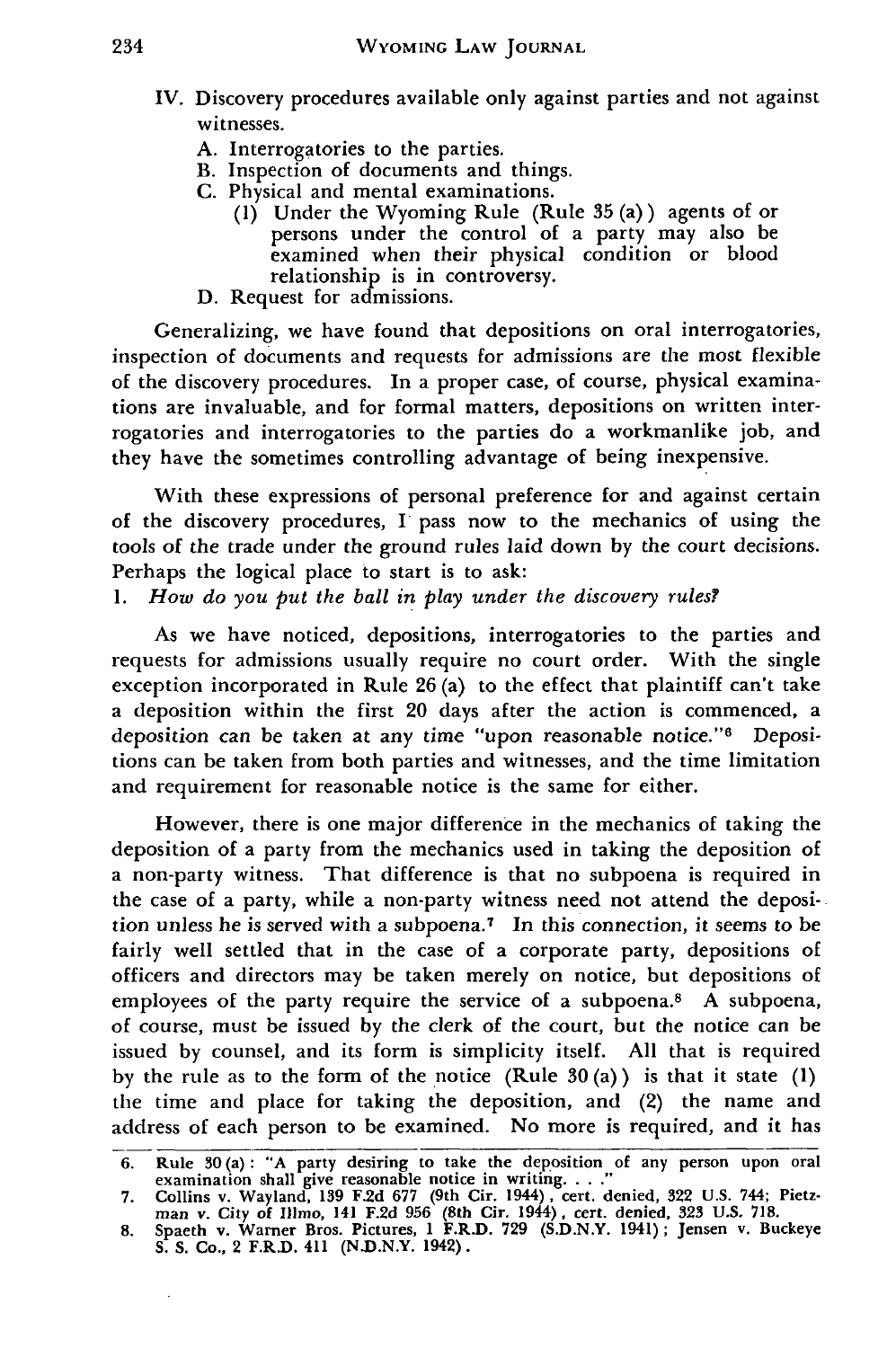been held that although it is permissible to state the subject matter which will be covered in the examination, the better practice is to omit any such statement.<sup>9</sup> A copy of this notice is then served on either the party or his attorney, and the manner of service is covered by Rule **5** which permits service to be made either personally or by mail.<sup>10</sup>

The subpoena, if a subpoena be required, must be served on the person commanded to attend, and no substituted service is permitted under the provisions of Rule  $45$  (c). Moreover, the fact that a subpoena is required because the witness is not a party does not dispense with the requirement for a notice, and the notice to take deposition is required in all instances, although the subpoena is not necessary where a party's deposition is to be taken.<sup>11</sup>

The procedure for taking depositions by written interrogatories is essentially the same, except that Rule **31** requires that copies of the written interrogatories be served with the notice and that the name, office and address of the person before whom the deposition will be taken be additionally set forth in the notice.

Interrogatories to the parties and requests for admissions are even simpler to get started. They are limited by their very title to parties to the action, and all that is required is that they be served on the adverse party. Again, this service is governed by the provisions of Rule 5, and it may be personal service or merely service by mail on the attorney for the party to whom the interrogatories are directed. The one trick difference between the two is that interrogatories to the parties (Rule **33)** must be answered within 15 days, but the request for admissions must fix the time (not less than **10** days) within which they must be answered.

Rule 34(a) permits the inspection and copying of documents and things upon court order. All that is required to utilize this rule is a simple motion setting forth good cause, and usually the only cause required is that the documents may contain information relevant to the subject matter of the case, asking that the court fix a time and place at which the inspection may be conducted. This motion cannot be made ex parte, and it is handled as any other motion in the case.

Wyoming has adopted the most recent recommendation of the Advisory Committee, and Wyoming has adopted an amendment which has not as yet been incorporated into the federal practice. Rule 34 (b) permits some inspection without court order, and it provides that inspection may be had as to documents which "are subject to discovery without a showing of necessity or justification" and that such information may be required to be attached to interrogatories served under Rule **33.**

<sup>9.</sup> Barrezueta v. Sword, Inc., 27 F.Supp. **935** (S.D.N.Y. 1939).

**<sup>10.</sup>** Barron and Holtzhoff, Federal Praictice and Procedure § 712 (1950).

<sup>11.</sup> Associated Transport v. Riss & Co., 8 F.R.D. 99 (N.D. Ohio 1948); Barron and Holtzhoff, Federal Practice and Procedure § **712 (1950).**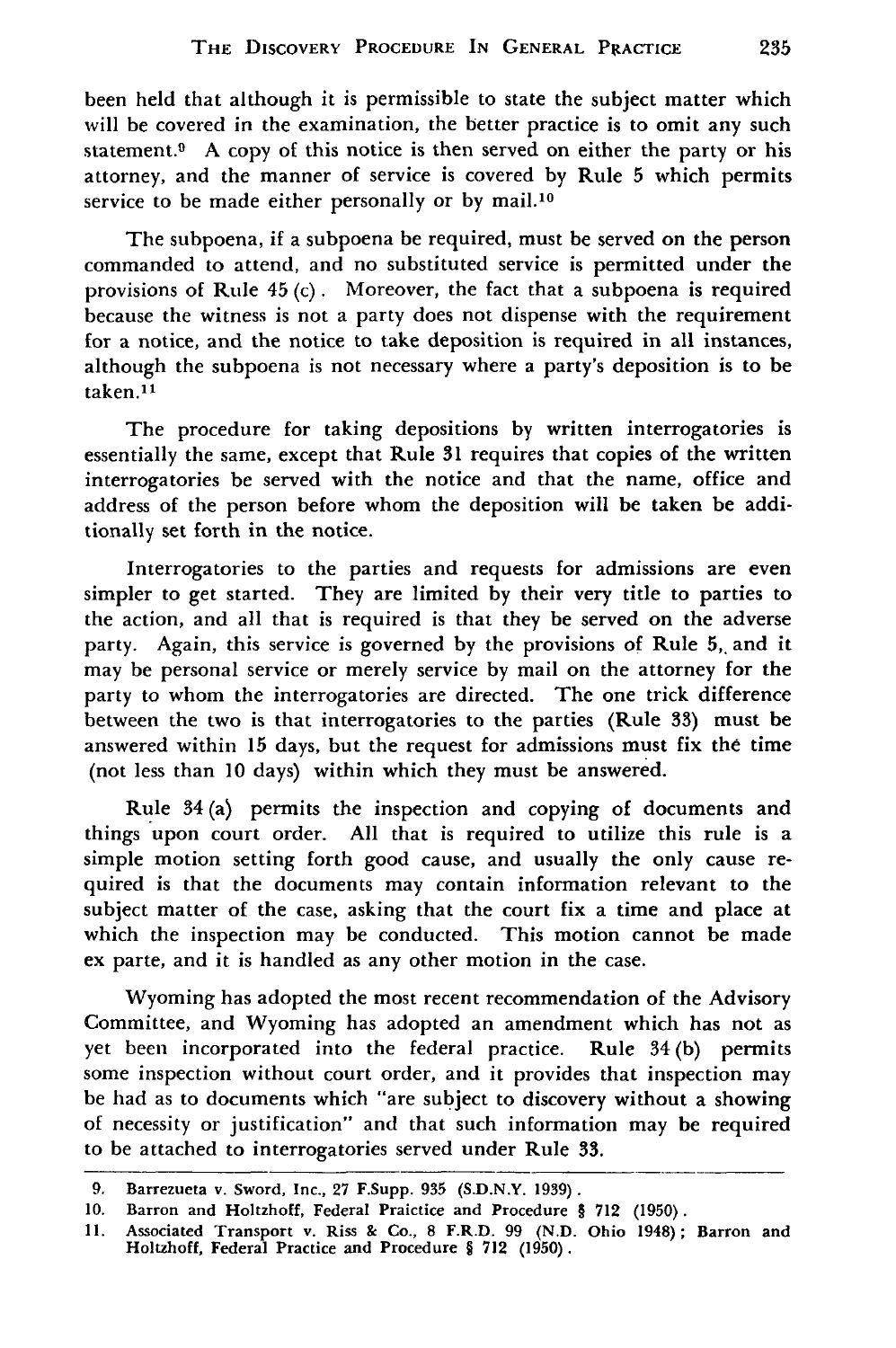The unbounded enthusiasm with which Rule **33** has been used in the past should be effectively tempered **by** the qualification included in Rule 34 **(b)** saying that a party upon whom burdensome interrogatories are served need not prepare the tedious answers if he affords opportunity for examination of the documents upon which his answers must be based. Relying upon individual experience, this rule should eliminate much of the trouble with endless picayunish interrogatories which has been encountered under the initial draft of Rule **33.**

The physical and mental examinations permitted under Rule **35** again require a motion showing good cause, a hearing on notice to the other party, and an order of the court fixing the time, place, manner, conditions and scope of the examination.

#### *2. What are the ground rules under the discovery procedure?*

The ground rules of the discovery procedure are far from stringent. At the risk of wearisome repetition, Rule 26 (b) says that discovery may be directed toward any matter which is **(1)** relevant to the subject matter involved, and (2) which is not privileged. The rule then expressly allows as to:

- (a) "The existence, description, nature, custody, condition and location of any books, documents, or other tangible things."
- (b) "The identity and location of persons having knowledge of relevant facts."

The only other limitation contained in the Rules-on the scope of the discovery procedure is that of Rule **30** (b) which permits the court to impose restrictive orders for good cause shown and for the protection of the parties.

The developing case law decided under the rules has resulted in a few additional canons of fair play in the use of the discovery procedure, but restrictions are comparatively narrow; and, in some instances, the decisions are not in harmony. Some of the problems most frequently encountered are:

## (a) *The discovery of hearsay.*

Although a few of the early cases held that hearsay could not be obtained by discovery, it is now generally held that hearsay may be elicited. 12 Logically, since the hearsay objection is a competency objection and is not founded on relevancy, there should never have been any question as to the right to inquire into hearsay. However, because of the decisions of some lower courts that discovery was intended to be limited to facts admissible in evidence, several early decisions did prohibit inquiry into hearsay. <sup>13</sup>

<sup>12.</sup> Barron and Holtzhoff, Federal Practice and Procedure § 648 (1950); Standard Electric Corp. v. The Thetis, 132 F.Supp. **65** (S.D.N.Y. 1955); Laurens Mills v. John J. Ryan **&c** Sons, 14 F.R.D. 191 (S.D.N.Y. 1953); See **35** C.J.S., Federal Courts § **133** (1943), where it is said that hearsay cannot be obtained, but where the text was necessarily written without reference to the amendment of Rule **26** (b).

**<sup>13.</sup>** Supra note 12 and particularly **35 C.J.S.,** Federal Courts § **133** (1945).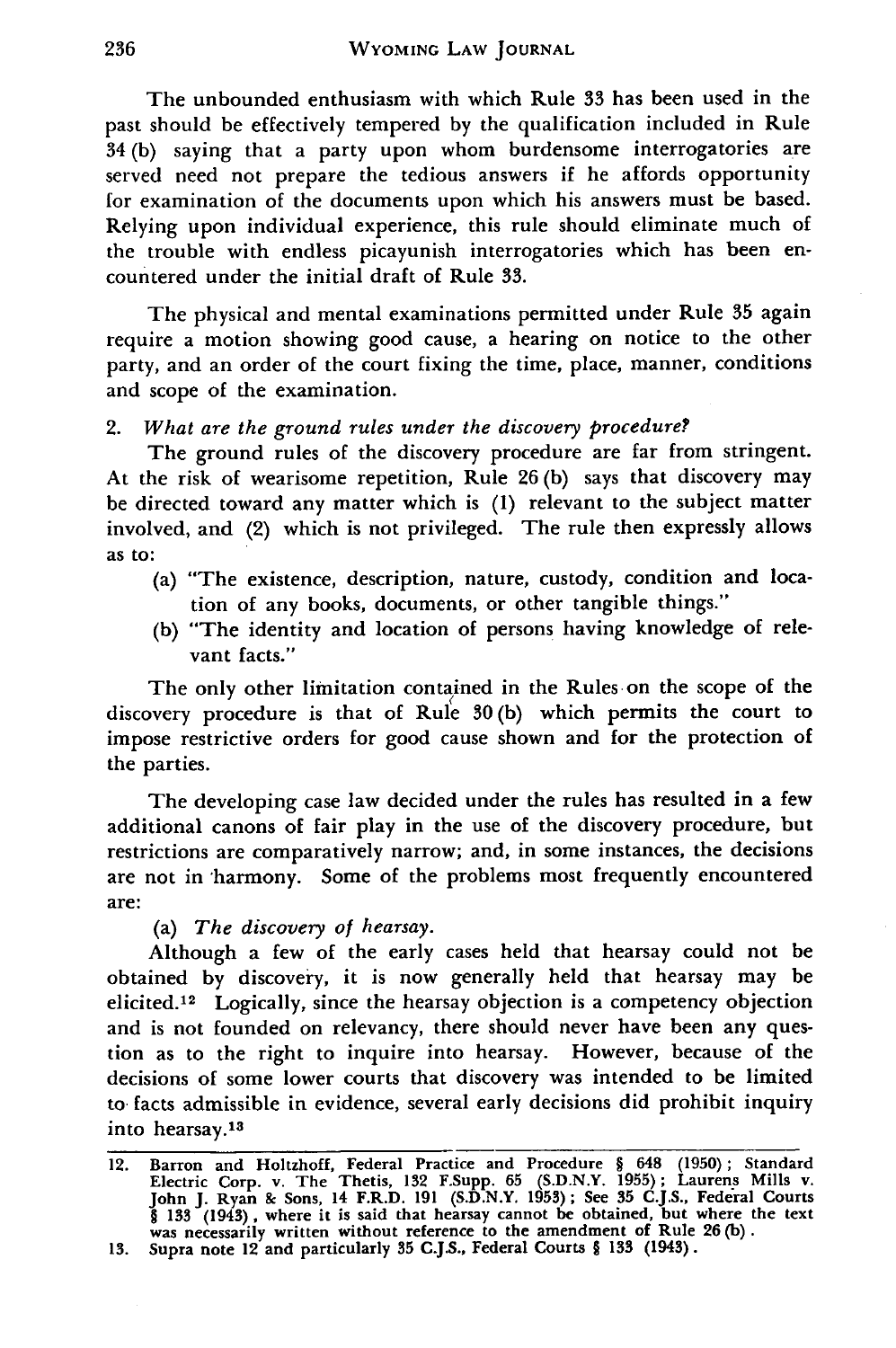Following these decisions, Rule 26 (b) was amended to say, "It is not ground for objection that the testimony will be inadmissible at the trial if the testimony sought appears reasonably calculated to lead to the discovery of admissible evidence." That this amendment was aimed directly at hearsay is made clear by the note of the Advisory Committee which reads in part:

The purpose of discovery is to allow a broad search for facts, the names of witnesses, or any other matters which may aid a party in the preparation or presentation of his case. . . . Thus, hearsay, while inadmissible itself, may suggest testimony which properly may be proved. Under Rule 26 (b) several cases, however, have erroneously limited discovery on the basis of admissibility, holding that the word "relevant" in effect meant "material and competent under the rules of evidence." . . . Thus it has been said that inquiry might not be made into statements or other matters which, when disclosed, amount only to hearsay. . . . The contrary and better view, however, has often been stated.<sup>14</sup>

## (b) *The Work Product Rule.*

The chief limitation on the scope of discovery which has developed under the case law is the so-called "work product rule," but exactly what is and what is not work product is fuzzy to say the least. The rule was announced in *Hickman v. Taylor.15* There, defendant's attorney refused to produce for inspection by plaintiff's lawyer written statements from witnesses obtained by defendant's counsel. He was held in contempt for his refusal and in reversing, the supreme court outlined the work product rule. The court carefully spelled out that the reversal was not based on "attorney-client privilege," but held that there was an implied reservation under Rule **26(b)** that one lawyer is not entitled to pick the brains or appropriate the work of his adversary. It was held:

In our opinion, neither Rule **26** nor any other rule dealing with discovery contemplates production under such circumstances. That is not because the subject matter is privileged or irrelevant, as those concepts are used in these rules. Here is simply an attempt, without purported necessity or justification, to secure written statements, private memoranda and personal recollections prepared or formed by an adverse party's counsel in the course of his legal duties. As such, it falls outside the arena of discovery and contravenes the public policy underlying the orderly prosecution and defense of legal claims. Not even the most liberal of discovery theories can justify unwarranted inquiries into the files and mental impressions of an attorney. . **.** . We do not mean to say that all written materials obtained or prepared by an adversary's counsel are necessarily free from discovery in all cases. Where relevant and non-privileged facts remain hidden in an attorney's files and where production of those facts is essential to the preparation of one's case, discovery may properly be had. . **.** . But the general policy against invading the privacy of an attorney's course of preparation is so well recognized and so essential to an orderly working of our

<sup>14.</sup> For full text of Advisory Committee Note, and for citation of case authority, see **3** Barron and Holtzhoff, Appendix **p. 692. 15. 329 U.S.** 495, **67** S.Ct. **385, 91 L.Ed. 451** (1947).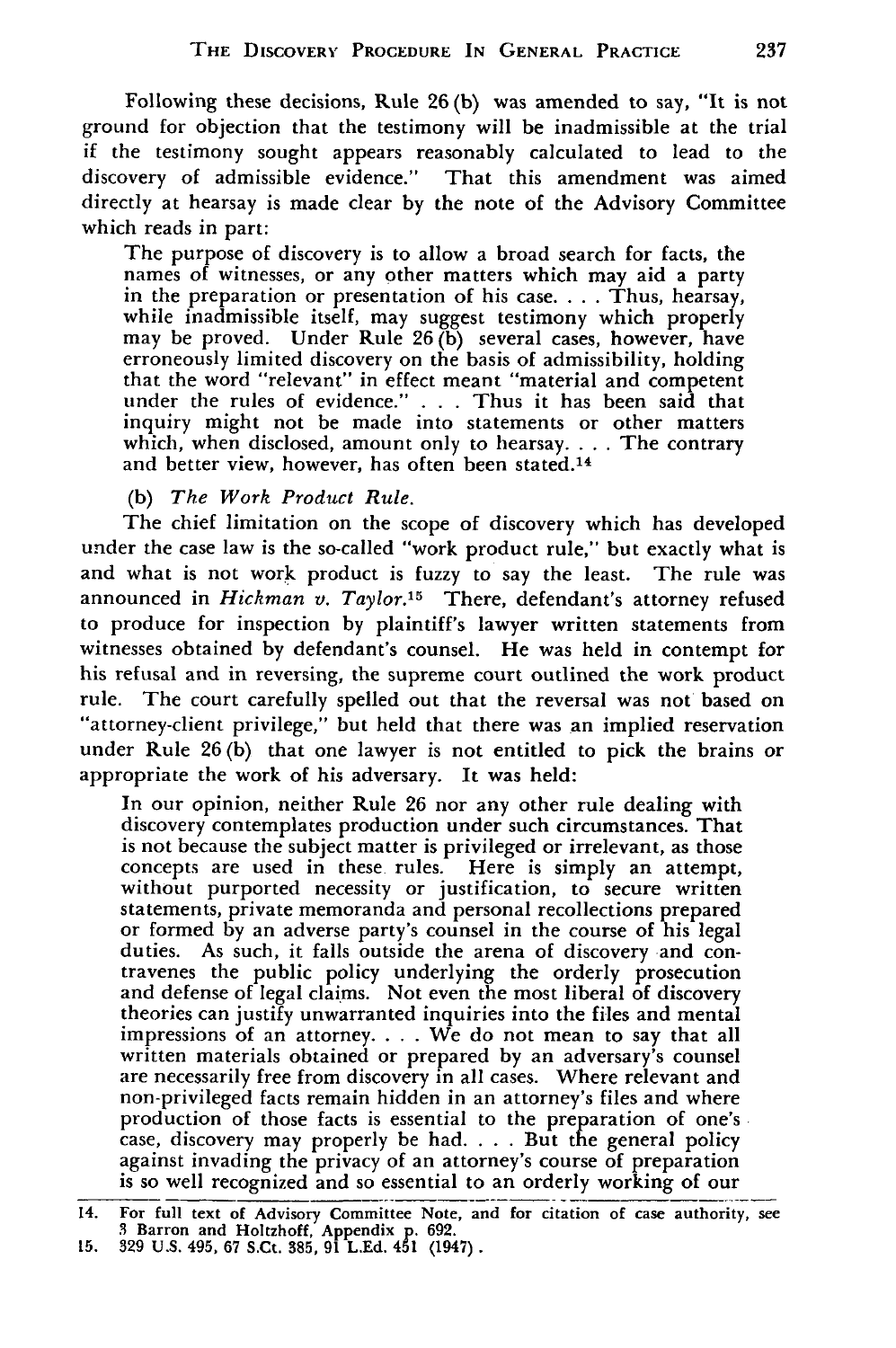legal procedure that a burden rests on the one who would invade that privacy to establish adequate reasons to justify production through a subpoena or court order. That burden, we believe, is necessarily implicit in the rules as now constituted. . **.** . When Rule 26 and the other discovery rules were adopted, this Court and the members of the bar in general certainly did not believe or contemplate that all files and mental processes of lawyers were thereby opened to the free scrutiny of their adversaries and we refuse to interpret the rules at this time so as to reach so harsh and unwarranted a result.<sup>16</sup>

Needless to say, the generality of language in *Hickman v. Taylor* has not resulted in clear-cut rules on the applicability of the work product rule. Substantial confusion exists in the cases as to whether the rule is limited to work actually done **by** an attorney in the course of his employment as an attorney, or whether it extends to others-investigators and experts-employed by the attorney.

For example, *Newell v. Capital Transit Co.,<sup>17</sup> held that the work* product rule does not extend to work done by a person employed as a claim agent even though he is also an attorney, but in *Hanke v. Milwaukee* Transport Co.,<sup>18</sup> it was held that the general claim agent would be required to give only the names of witnesses and that he would not be required to furnish a copy of their statements unless the witness refused to give a statement to plaintiff.

Equal confusion exists as to statements obtained by investigators employed by insurance companies, and some cases refuse to require the disclosure of such information,<sup>19</sup> while other demand its production.<sup>20</sup>

However, the developing weight of authority points to the availability of statements made to an insurance investigator, and insurance companies are fast losing the formidable advantage they have maintained as a result of the activities of their investigator-gremlins who arrive on the scene of the accident so quickly that their presence is part of the res gestae.

The right to take depositions of experts employed by the other side is even more confused. The reasons for prohibiting discovery as applied to experts vary from court to court, but inquiry into expert opinion has been prohibited on the general ground that "it is unfair";<sup>21</sup> on the ground that a party has a property right in the work of his expert;<sup>22</sup> on the ground that an analogy should be drawn between the work of an attorney and the work of an expert in preparing for trial;23 and on the ground that such disclosure would be against public policy.<sup>24</sup> On the other hand, some

**<sup>16. 329</sup> U.S.** at **509.**

**<sup>17. 7</sup> F.R.D. 732 (D.D.C. 1948).**

<sup>18. 7</sup> F.R.D. 540 (E.D.Wis. 1947)<br>19. Gajowski v. Empie, 11 F.R.D. 60 (N.D.N.Y 1951)<br>20. Floe v. Plowden, 10 F.R.D. 504 (E.D.S.C. 1950); McNelley v. Perry, 18 F.R.D. 360 (E.D.Tenn. **1955);** Browner v. Fireman's Ins. Co., **9** F.R.D. **609 (S.D.N.Y.** 1949). 21. Boynton v. R. **J.** Reynolds Tobacco Co., **36** F.Supp. **593** (D.Mass. 1941).

<sup>22.</sup> Lewis v. United Air Lines, **32** F.Supp. 21 (W.D.Pa. 1940). **23.** Bergstrom Paper Co. v. Continental Ins. Co., **7** F.R.D. 548 (E.D.Wis. 1947).

<sup>24.</sup> Cold Metal Process Co. v. Aluminum Co. of America. **7** F.R.D. **425 (N.D.Ohio 1947).**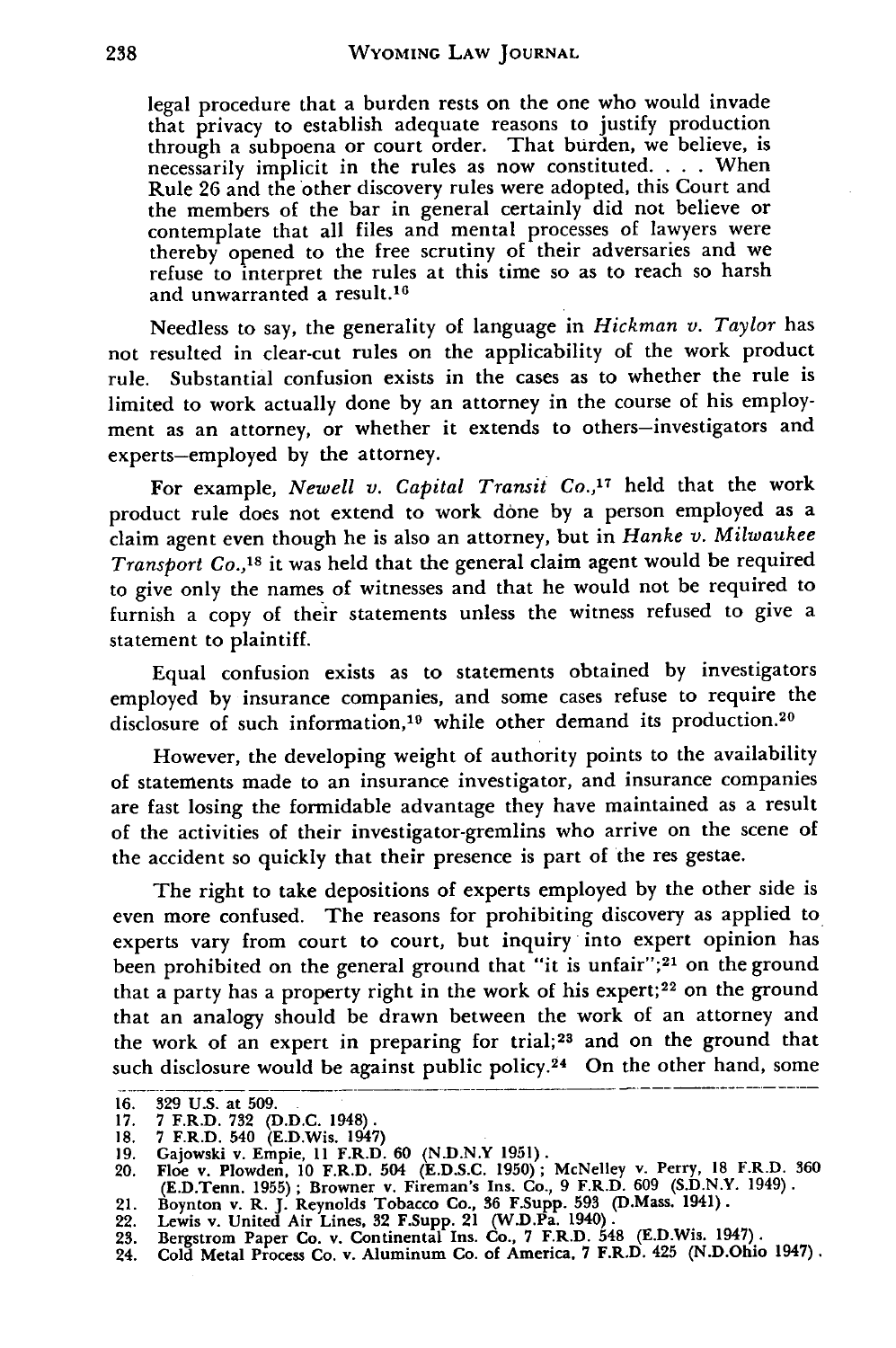of the very cases refusing to permit unrestricted inquiry into expert opinion recognize that upon a proper showing, some inquiry may be made, and the only circuit court decision in the field permits examination of the other party's expert. <sup>25</sup>

Barron and Holtzhoff concludes that the work product rule is necessary, but that it should be carefully limited if the spirit of the rules is to be accomplished. It is here said:

A poker player is entitled to keep his hole card concealed until he choose to uncover it. But a lawsuit is not a game. Any evidence that will legitimately lead to a just judgment and is not privileged should be subject to disclosure. necessary exceptions. The better and the prevailing view seems to be that statements secured by counsel are not subject to discovery in the absence of unusual circumstances such as those pointed out in *Hickman v. Taylor,* but that statements obtained by a party, his employee or his insurer are not exempt from disclosure.<sup>26</sup>

With cautious prescience, the Supreme Court said in *Hickman v. Taylor* that all that is contained in an attorney's files is neither privileged nor is it immune from discovery under the work product rule, and it is uniformly held that the age-old device of tucking damaging documents away in counsel's file does not grant them some sort of immunity from discovery.27 The privilege which exists between attorney and client is the testimonial privilege, and it is a privilege of the client. The work product rule is not a rule of privilege in its strict sense, but it is a rule created to prevent one lawyer from picking the brains of his adversary and to prohibit the taking of unfair advantage of the diligent and thorough attorney.

The work product rule has not been and it probably never will be clearly defined, but seemingly it is a rule which should be limited to protecting the industry of an attorney employed and acting in his capacity as counsel in the case.

(c) *Income tax returns.*

Once more we find that the courts are divided on the question of the availability of copies of federal income tax returns under the discovery procedure. If relevant, there is no apparent reason for denying the right to examine them, although it has been held that they are privileged.<sup>28</sup> This concept of privilege is criticized in Barron and Holtzhoff:

These rulings are contrary to the weight of authority and apparently are based upon a misconception of the statutory mandate of the Internal Revenue Code, 26 U.S.C.A. § **55,** that the Bureau of Internal Revenue shall regard original tax returns as confidential

<sup>25.</sup> Sachs v. Aluminum Co. of America, **167 F.2d 570** (6th Cir. 1948).

**<sup>26.</sup> Federal Practice'and Procedure § 652 (1950).**

**<sup>27.</sup> Blank v. Great Northern Ry., 4 F.R.D. 213 (D.Minn. 1943); In re Citizens Casualty Co., 3 F.R.D. 171 (S.D.N.Y. 1942); Dumas v. Pennsylvania Ry., 11 F.R.D. 496 (N.D. Ohio 1951).**

<sup>28.</sup> O'Connell v. Olsen & Ugelstadt, 10 F.R.D. 142 (N.D. Ohio 1949); Loew's, Inc. v. Martin, 10 F.R.D. 143 (N.D.Ohio 1949). See also, Austin v. Aluminum Co. of America, 15 F.R.D. 490 (E.D.Tenn. 1954).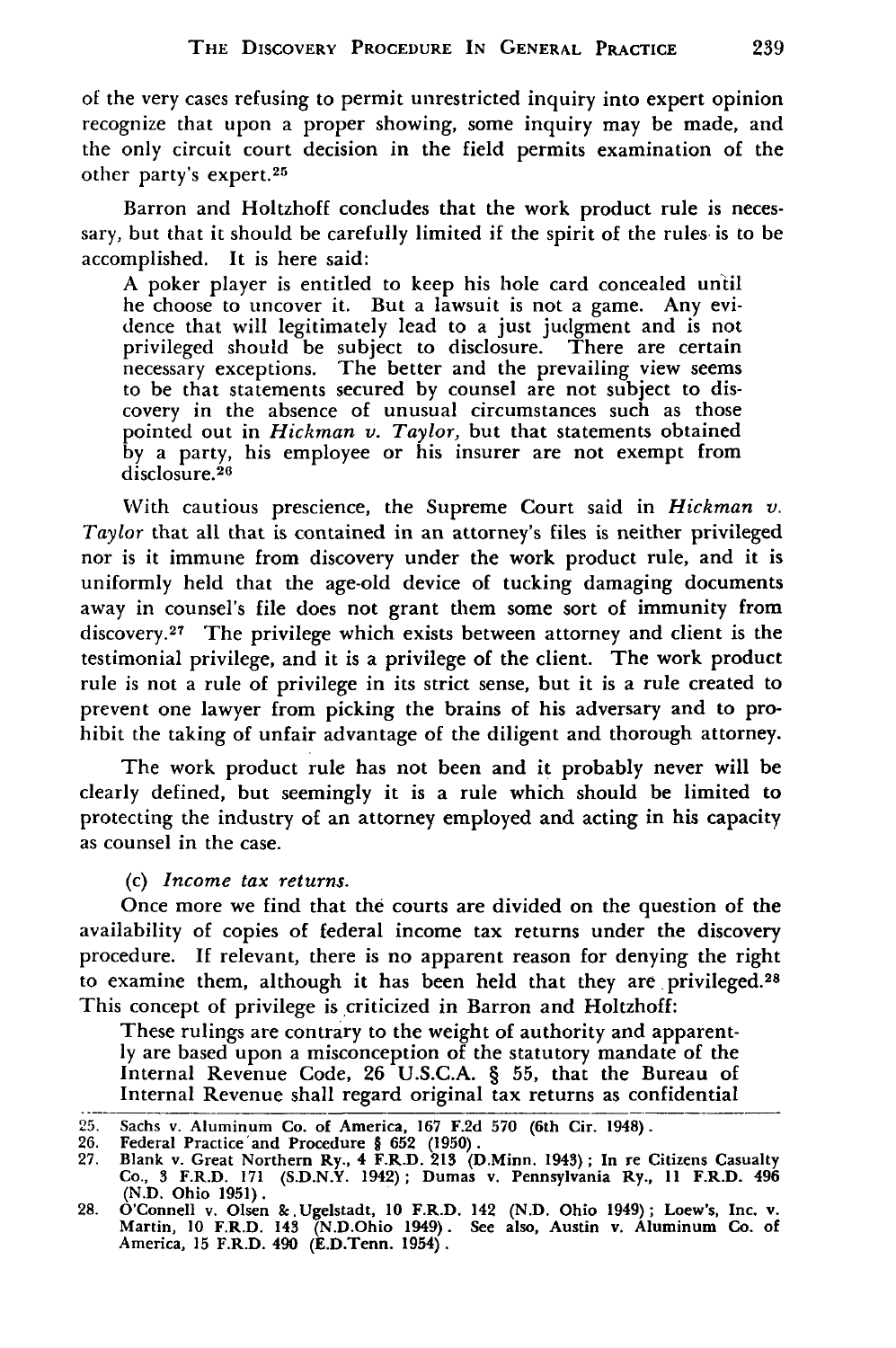and shall disclose them only upon application af the taxpayer or his attorney in fact. Thus a taxpayer has the right in his own interest, to introduce his tax returns in evidence if they are relevant and material. Therefore no good reason appears for permitting him to suppress them when contrary to his interest.<sup>29</sup>

Perhaps a stronger showing of relevancy should be required when effort is made to inquire into an adversary's income tax returns, but certannly there is no stautory prohibition against their disclosure save and except that the Internal Revenue Service cannot be required to make them public. As noted by Barron and Holtzhoff, the weight of authority refuses to apply any privilege to copies of income tax returns.<sup>30</sup>

#### *3. Fouls and penalties which may be applied.*

The penalties which may be assessed for failure to comply with the mandates of the discovery rules are covered by Rule 37, and they are many and varied.

Since depositions are but rarely taken before the court, the remedy of contempt is not immediately available when a witness refuses to answer a question during the course of a deposition at which a notary is presiding. When this situation is encountered, the procedure to be followed is to either go ahead with the deposition on all other points or immediately adjourn it. After the deposition is adjourned, (whether before or after the other subjects are covered) the questioner files a motion to compel the party (or witness) to answer, and that motion is heard after reasonable notice. A similar motion is filed if a party refuses to answer interrogatories under Rule 33 or if a party refuses to comply with any other phase of the discovery procedure (except failure to respond to a request by admissions; that failure constitutes an admission by failure to deny).

If the court grants the motion, the witness will be directed to answer; and, the court may assess reasonable expenses and an attorney's fee against the witness or the attorney (if the refusal to answer was based on advice of counsel) whenever the court feels that the refusal was without substantial justification. But, under the theory that what is sauce for the goose is sauce for the gander, the court may assess expenses and an attorney's fee if it determines that the motion was made without substantial justification.

Assuming that the party or witness disobeys any court order issued in support of the discovery procedure, the remedy of contempt is then immediately available. But, the court is not limited to this traditional action; and it has available much more insidious punishments. For example, the court may order:

**<sup>29.</sup>** Federal Practice and Procedure § **798** (Supp. **1957).**

<sup>30.</sup> Connecticut Importing Co. v. Continental Distilling Corp., 1 F.R.D. 190 (D.Conn 1940); June v. George C. Peterson Co., 155 F.2d 963 (7th Cir. 1946); Wilty v. Clute 2 F.R.D. 429 (N.D.N.Y. 1939); Fidelity & Casualty Co. **30** F.Supp. **216** (D.N.J. **1939).**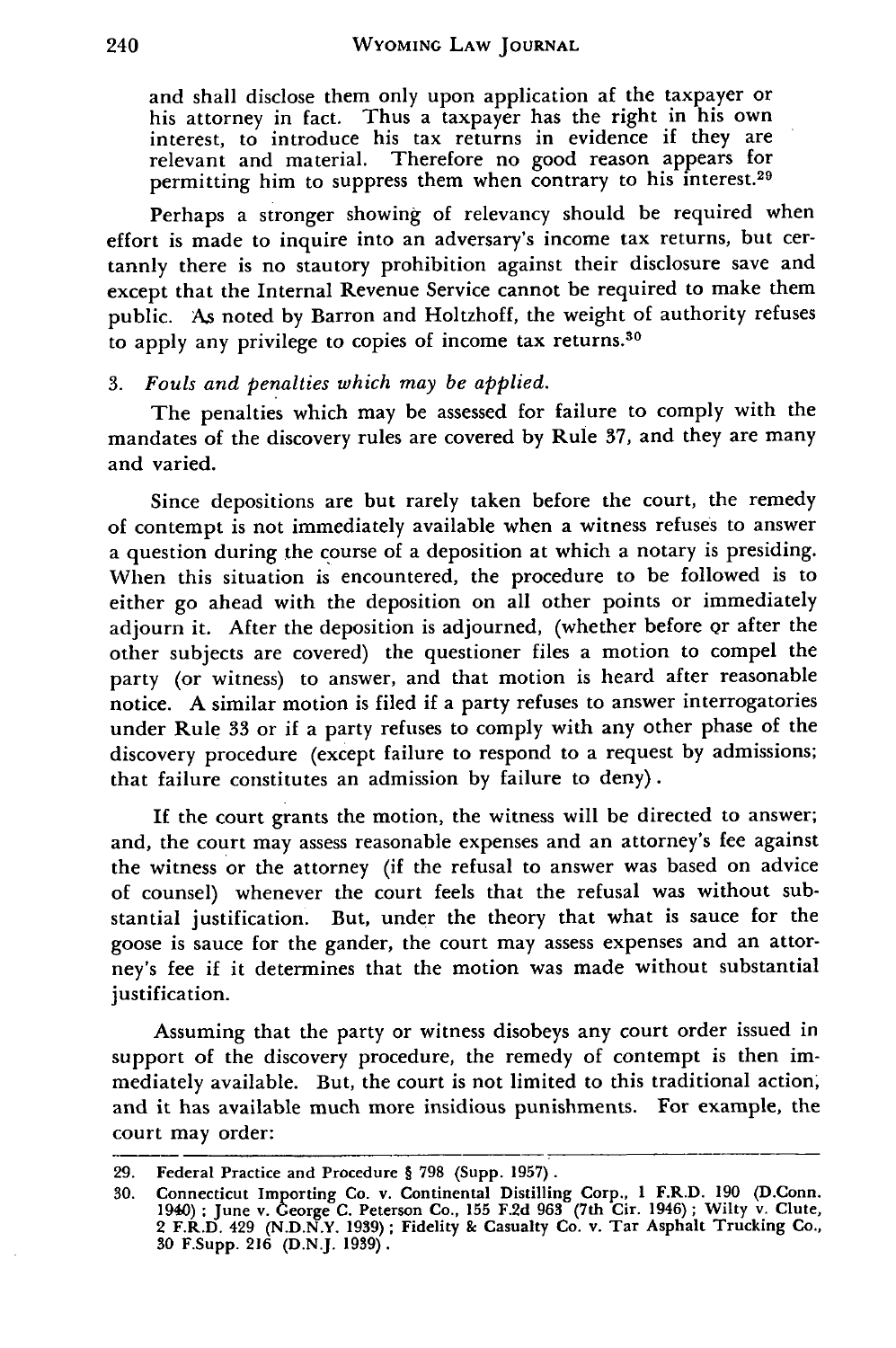- (a) That the matters regarding which the question asked be taken to be established for the purpose of the action in accordance with the claim of the party obtaining the order.
- (b) That the disobedient party will not be permitted to support certain claims or defenses.
- (c) That pleadings or parts thereof be stricken.
- (d) That further proceedings be stayed until the order is compiled with.
- (e) That the case be dismissed.

Additionally, if a party refuses to admit the truth of a fact or the genuineness of a document, the court may assess the reasonable expenses of proving such fact or document, including an attorney's fee.

Thus, the penalties for the apparent fouls are full covered in the rule, but some of the fouls are not so apparent, and the penalties for them are uncertain.

As originally enacted, there was confusion as to whether a party's deposition could be taken after interrogatories had been submitted to him and vice versa. Also, under the original rule, only one set of interrogatories could be served on a party in the absence of court permission to serve a second set. Now, the rule has been amended to expressly permit both depositions and interrogatories, and the number of interrogatories and the number of sets of interrogatories is unlimited "except as justice requires to protect the party from annoyance, expense, embarrassment, or oppression."

What amounts to "annoyance, expense, embarrassment or oppression" depends entirely on which side of the case you are on, and, although 79 interrogatories have been held to be burdensome,<sup>31</sup> it has also been held that the number of interrogatories is of itself no ground for claiming annoyance or appression.<sup>32</sup> Probably the only fair test to be used is that of whether the number of interrogatories is reasonable in the particular case, and that is the test most frequently applied.33

Claim of improper or excessive interrogatories must be made within **10** days after receipt of the interrogatories, and it is made by filing appropriate objections. Upon hearing, the court can either sustain or overrule the objections, or it can order that the interrogator be required to proceed by oral deposition.<sup>34</sup>

Under Rule 34, objection is sometimes made that inspection may disclose trade secrets and manufacturing controls; and, if such an objection

<sup>31.</sup> Checker Cab Mfg. Co. v. Checker Taxi Co., 2 F.R.D. 547 (D.Mass. 1942).

<sup>32.</sup> V. D. Anderson Co. v. Helena Cotton Oil Co., 117 F.Supp. 932 (E.D.Ark. 1953).<br>33. Canuso v. City of Niagara Fals, 4 F.R.D. 362 (W.D.N.Y. 1945); Hoffman v. Wilson<br>Line, 7 F.R.D. 73 (E.D.Pa. 1946)

**<sup>34.</sup> Onofrio v. American Beauty Macoroni Co., 11 F.R.D. 181 (W.D.Mo. 1951); Colo. Mill & Elevator Co. v. American Cyanamid Co., 11 F.R.D. 580 (W.D.Mo. 1951).**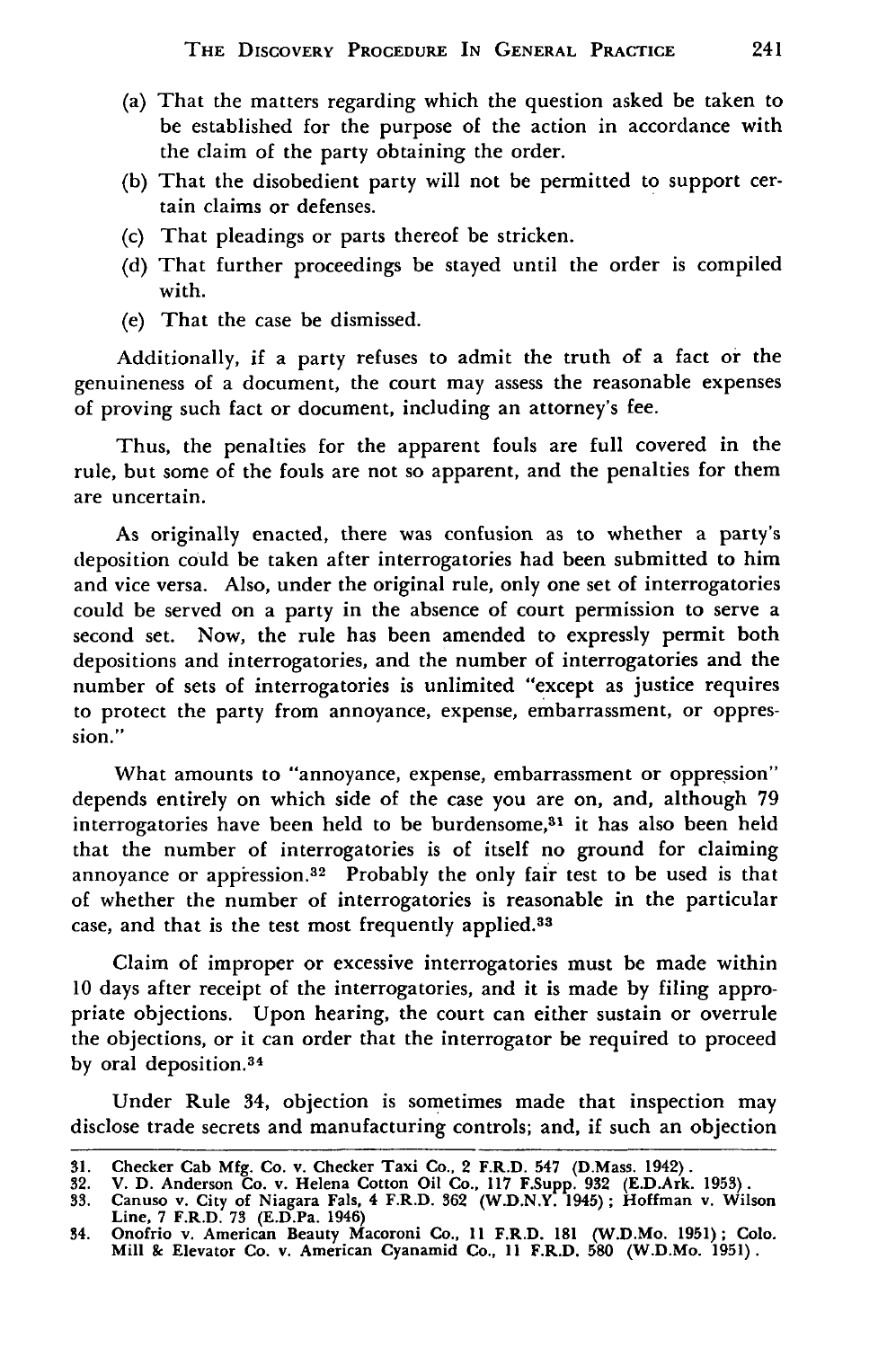is well founded in fact, inspection and copying is usually denied. $35$  Because a court order is required before there can be any inspection of documents, objection can be made in advance of any duty to permit inspection, and the reported decisions under this rule are rather meager.

Rule **35** permitting physical examinations was the most controversial of all of the discovery rules prior to their adoption, but in practice, it has given rise to the fewest problems. It was immediately attacked as unconstitutional, but it was held valid in *Sibbach v. Wilson & Co.,36* where the supreme court point out that Rule 37 (b) (2) (iv) does not permit arrest for refusal to submit to a physical examination. Admittedly, the granting or refusal of a motion for physical examination rests in the sound discretion of the court,37 but in the exercise of that discretion, a party may be required to submit to an examination by a physician even though the party does not subscribe to the teachings of medical doctors.<sup>38</sup>

An interesting line of cases has developed as to the severity of the penalty assessed for incorrectly answering an interrogatory served under Rule 33 or for incorrectly admitting or failing to deny a request for admissions served under Rule **36.** This latter rule by its terms requires that unless the request is denied, the matter "shall be deemed admitted." But, what if through advertence a mistake is made in answering the interrogatories or the request for admissions?

In *United States v. Lemons*,<sup>39</sup> defendants claimed mistake in answering a request for admissions. The court commented that whether such a claim of mistake could be advanced at that late date was a matter of first impression, but it held that such admissions were "not absolutely and conclusively binding upon a party and do not estop the party from denying their truth." However, the court said that the burden was strongly upon the party asserting the mistake to explain his oversight by clear and convincing testimony. In support of its conclusion, the court cited *Ark-Tenn Distributing Corp. v. Breidt,40* where there had been an inadvertent failure to deny (as opposed to an express admission in the Arkansas case), and where it was held that "technical considerations will not be allowed to prevail to the detriment of substantial justice."

In *Ridley v. Young,* interrogatories were submitted to defendant prior to trial, and in response to them he made certain admissions. He did not appear at the trial, but witnesses were called to testify contrary to the admissions made by him. The contradictory testimony was permitted, the court saying:

**<sup>35.</sup>** Canister **Co.** v. National **Can** Corp., **8** F.R.D. **408** (D.Del. 1948); Western States Machine Co. v. Hepworth Co., **I** F.R.D. **766 (E.D.N.Y.** 1941); contra, V. **D.** Anderson **Co.** v. Helena Cotton **Oil** Co., **117** F.Supp. **932** (E.D.Ark. **1953).**

**<sup>36. 312</sup> U.S. 1, 61 S.Ct. 422, 85 L.Ed. 479** (1941). **37. Teche Lines v. Boyette, Ill F.2d 579 (5th Cir. 1940). 38. Strasser v. Prudential Ins. Co., 1 F.R.D. 125 (W.D.Ky. 1939).**

**<sup>39. 125</sup> F.Supp. 686 (N.D.Ark. 1954). 40. 110 F.Supp. 644 (D.N.J. 1953).**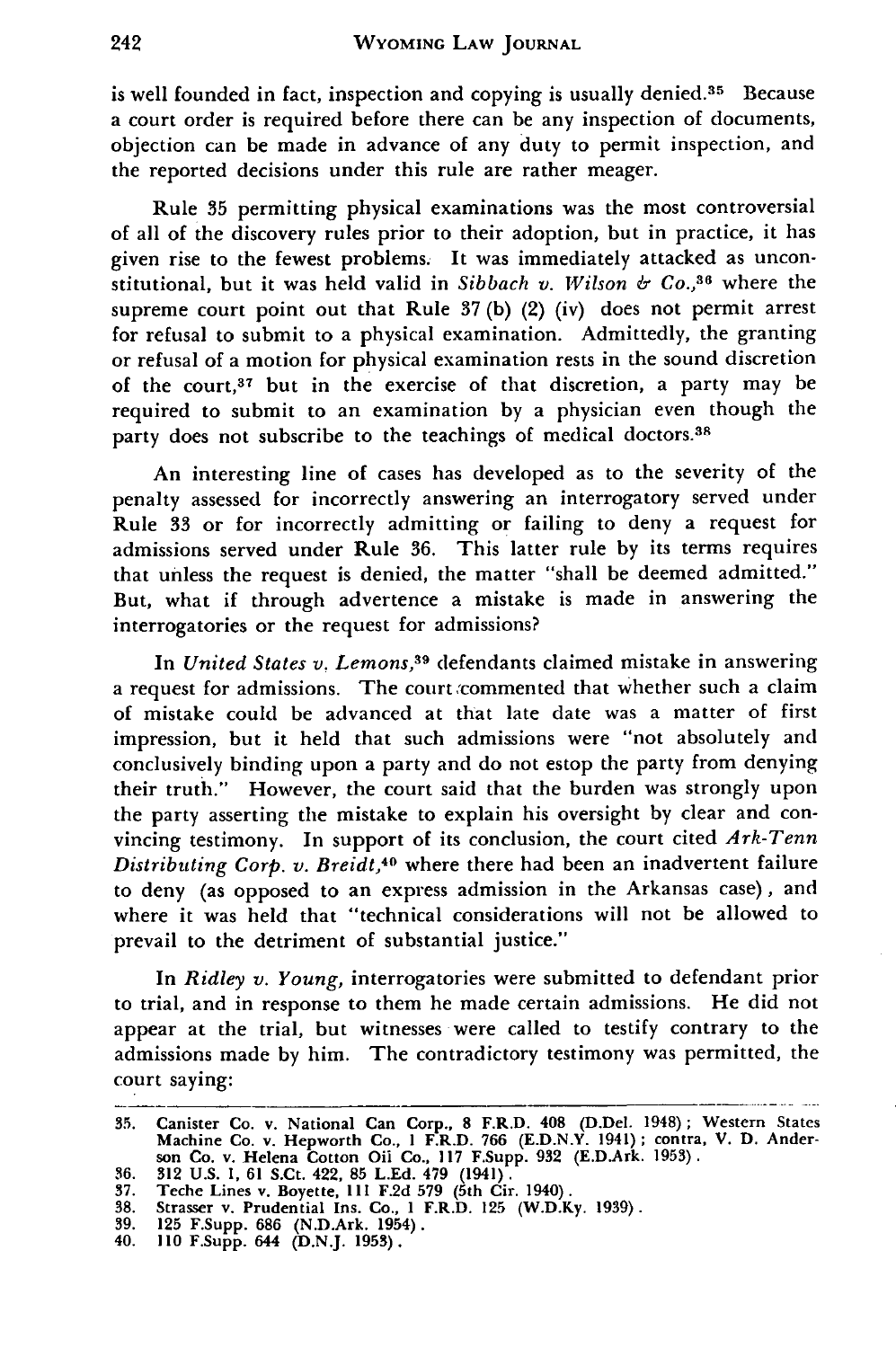Answers made by a party to interrogatories submitted by his adversary are not evidence in a cause until introduced as such during the course of trial. When such answers are introduced in evidence they stand on the same plane as other evidence and may be treated as admissions against interest. . . . "Admissions are rarely, if ever, conclusive of the facts stated, but are open to explanation and contradiction."41

*4. Some perils and pitfalls of discovery.*

Aside from the question of formal penalties which may be assessed for ignoring or defying the discovery rules, there are a few practical hazards which are sometimes overlooked.

Depositions on oral interrogatories give the examiner an opportunity to ask all of the experimental questions he can dream up, and to carefully avoid those some unfortunate questions at time of trial. But, some rein should be maintained on indulging your spirit of adventure because it is possible that the witness may not be available at trial. **If** he dies, or is too sick to attend, or if he is absent from the county (provided that his absence wasn't procured by the party offering the deposition) Rule 26 (d) (3) permits the use of the deposition for any purpose by any party.<sup>42</sup> Sometimes the answers to the venturesome questions have a hollow ring when read in open court.

On the other side of the fence is the situation where it is realized full well that the witness will not be available for trial, and where there is every intention to offer the deposition at trial. In a spirit of genuine good fellowship, opposing counsel suggests that to shorten the thing, all objections should be reserved until time of trial, and not to be outdone in camaraderie, counsel taking the deposition generously so stipulates. Alack and alas, Rule 32 (c) automatically reserves all objections as to competency, relevancy and materiality, but it says that objections as to the form of the question and objections as to matters which might be obviated or cured if promptly presented are irretrievably waived unless objection is made at the time of the deposition. But, when the deposition is offered, all objections have been reserved, and the witness is 1,000 miles away.

Probably 90% of the depositions taken under the Colorado rules are taken under one of these all-inclusive stipulations, and in 90% of that 90% of the depositions, the stipulation should not have been entered into. Even where there is no present intention to offer the deposition at time of trial, the necessity for doing so may arise at the last minute. **If** it does, the informal questioning resulting from the cheery atmosphere of the friendly deposition, coupled with the light hearted stipulation, will haunt you right out of court when objection is sustained that a vital question is leading.

Accordingly, even though the rule itself preserves until trial all objec-

<sup>41.</sup>  $\overline{127}$  Colo. 46, 253 P.2d 433, 434 (1953).<br>42. However, under Rule 26(f), "The introduction in evidence of the deposition of any part thereof for any purpose other than that of contradicting or impeaching<br>the depo deposition."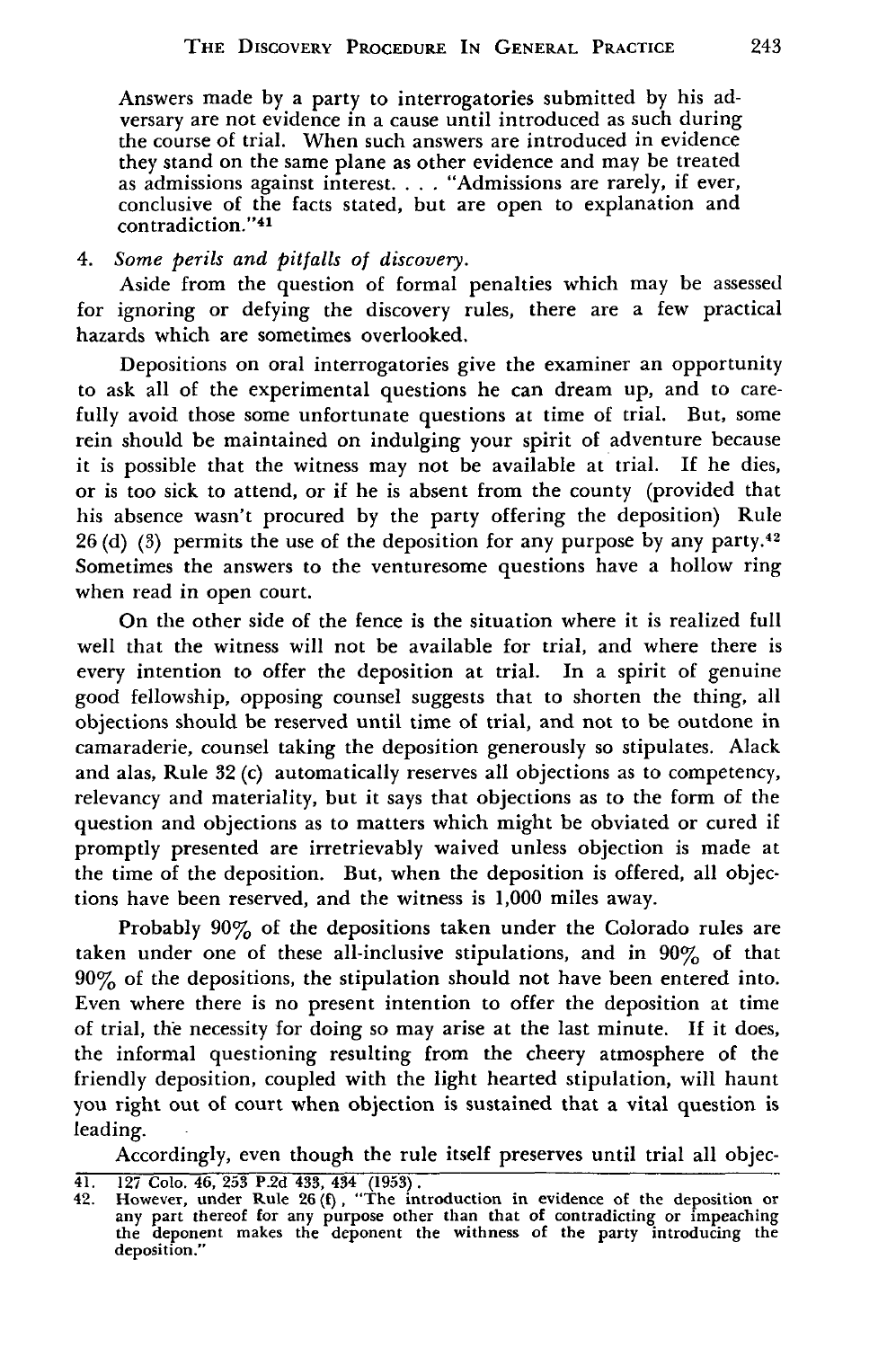tion as to competency, relevancy and materiality, if you nevertheless agree to stipulate, confine that agreement strictly to competency, relevancy and materiality.

Nor does Rule **35** (physical examinations) offer all of the carefree advantage which at first blush seems to be present. True it is that if a physical examination is demanded of your client, you have a God-given right to insist that a copy of the examination report be furnished you by the doctor selected by your adversary. But look before you leapl **By** requesting a copy of that examination report, you unequivocally subject all reports you have obtained to examination by the other side. Settlement values have been known to diminish rapidly when the other side learns how weak your medical testimony really is. But, settlement values have been known to skyrocket when the doctor employed by defendant finds greater disability than that found by plaintiff's physician. Rule 35 is a two-edged sword.

As a final word of warning, read with care and caution the requirement of Rules 33 and 36 that answers to interrogatories and denials of requests for admissions must be under oath. **If** you slip upon answers to interrogatories (or if you fail to answer in time) probably the worst that will happen is that you will receive first an informal reminder from counsel, and, if your adversary is the impatient type, a formal demand that you answer or that you have your client verify his answers. But, under Rule 36-the request for admissions-failure to properly deny is deemed an admission.

*5. Welcome aboard the discovery procedure merry-go-round.*

In conclusion, out of sympathy for the lawyer trying to assure the prospective client (who can pay a handsome retainer and who is present in the office) that his problem will be most expeditiously handled (while at the same time trying to explain on the telephone to that bum who won't pay why nothing has been done in his case for more than a year) two practical working tools are appended: (a) a timetable, and (b) a set of discovery forms. The timetable doesn't show all of the whistle stops, and the forms aren't literary masterpieces, but both have worked in practice during almost 20 years experience with the rules.

#### TIMETABLE

| Depositions on oral interrogatories.                                 |                                                                                                                   |
|----------------------------------------------------------------------|-------------------------------------------------------------------------------------------------------------------|
| When:                                                                | At any time after commencement of action. If<br>within first 20 days, leave of court must be<br>obtained.         |
| From whom:                                                           | Any person, party or witness.                                                                                     |
| Notice:                                                              | Reasonable notice must be given all parties, and<br>notice must be given whether deponent is party<br>or witness. |
| Subpoena:                                                            | Required for witnesses; not required for parties.                                                                 |
| Objections and orders                                                |                                                                                                                   |
|                                                                      |                                                                                                                   |
| for protection of parties: To be made promptly.<br>Motions to compel |                                                                                                                   |
| answer:                                                              | To be heard by court on reasonable notice.                                                                        |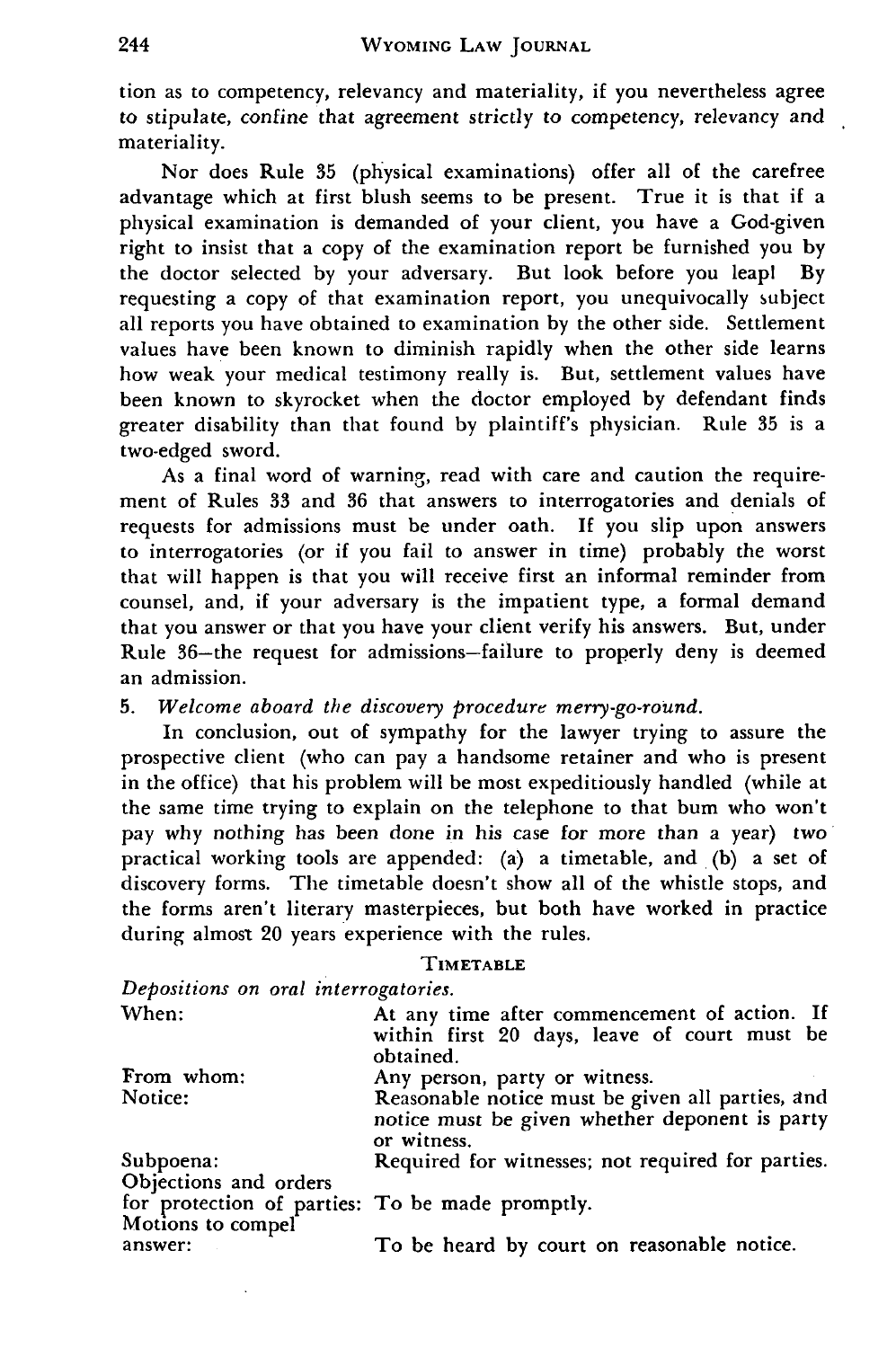*Depositions on written interrogatories.*

| Depositions on written interrogatories.         |                                                                                                                                   |
|-------------------------------------------------|-----------------------------------------------------------------------------------------------------------------------------------|
|                                                 | Substantially the same as depositions on oral interrogatories.                                                                    |
|                                                 |                                                                                                                                   |
|                                                 | Cross-interrogatories: Within 10 days after service of direct.<br>Redirect interrogatories: Within 5 days after service of cross. |
|                                                 | Re-cross interrogatories: Within 3 days after service of redirect.                                                                |
| Interrogatories to the parties.                 |                                                                                                                                   |
| When:                                           | At any time after commencement of action. If<br>within first 10 days, leave of court must be<br>obtained.                         |
| From whom:                                      | Parties only.                                                                                                                     |
|                                                 | Time to object: Within 10 days after service.                                                                                     |
| Time to answer:                                 | Within 15 days after service.                                                                                                     |
| Motion to compel                                |                                                                                                                                   |
| answers:                                        | To be heard by court on reasonable notice.                                                                                        |
| Inspection and copying of documents and things. |                                                                                                                                   |
| When:                                           | At any time after commencement of action.<br>Motion must be heard on reasonable notice.                                           |
| From whom:                                      | Parties only.                                                                                                                     |
|                                                 |                                                                                                                                   |

*Physical and mental examinations.*

Same as for inspection and copying of documents and things.

*Requests for admissions.*

When: Time to object, admit At any time after commencement of action. **If** within first **10** days, leave of court must be obtained.

or deny:

Within time fixed in notice which cannot be less than **10** days after service.

DISCOVERY FORMS

(Captions are omitted)

*Motion for leave to take deposition within 20 days after action is commenced* Plaintiff avers:

1. Defendant **----- ----- -- --** . is the secretary of defendant **-------------------**corporation, and he has in his possession the stock book and records of defendant corporation.

2. The deposition is for use at the hearing on plaintiff's application for a temporary injunction, and inquiry as to the information contained in such stock book and records prior to such hearing is essential to the preparation of plaintiff's case.

WHEREFORE, plaintiff prays that he be permitted to take the deposition of defendant **.------------** at 10:00 A.M. on January 15, 1958, at **------------** . before **----------------.** a notary public.

(Place)

*Notice to take deposition on oral \*interrogatory.*

To the defendant above named, and to **Interact 2016** his attorneys of record: Please take notice that plaintiff will take the deposition of ................... one of the defendants herein, whose address is **-------------------------** at 10:00 A.M., on January 1-5, 1958, at **---------------------** before **-----------------------** a notary (Place)

public, at 10:00 A.M.

*Notice to take deposition on written interrogatories:* To the defendant above named, and to *maching manimum*, his attorneys of record: